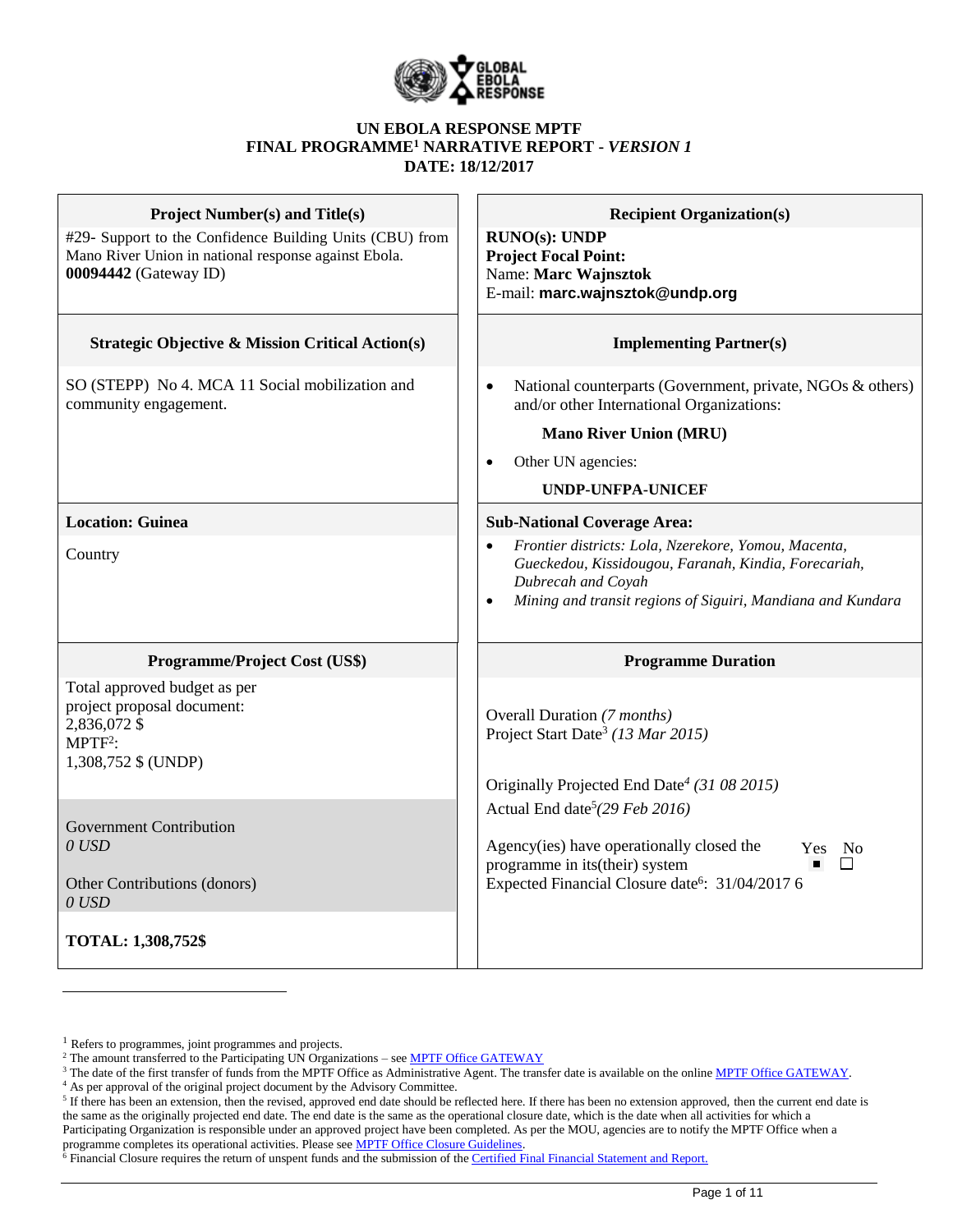| Programme Assessment/Review/Mid-Term Eval.                                                                                                             | <b>Report Submitted By</b>                                                                                                                                                                                                                        |
|--------------------------------------------------------------------------------------------------------------------------------------------------------|---------------------------------------------------------------------------------------------------------------------------------------------------------------------------------------------------------------------------------------------------|
| <b>Evaluation Completed</b><br>$\Box$ <b>X</b> Yes $\Box$ No Date:<br><b>Evaluation Report - Attached</b><br>$\Box X$ Yes $\Box$ No Date: 18 Mars 2016 | Name: Oscar LLorente<br>$\Omega$<br><b>Title: Technician Specialist UNDP</b><br>$\circ$<br>Date of Submission: 31/12/2017<br>$\Omega$<br>Participating Organization (Lead): UNDP<br>$\circ$<br>Email address: oscar.llorente@undp.org<br>$\Omega$ |
|                                                                                                                                                        | Signature:<br><b>Report Cleared By</b>                                                                                                                                                                                                            |
|                                                                                                                                                        | <b>Name: Lionel Laurens</b><br>$\Omega$<br>Date of Submission: 17/01/2018<br>$\Omega$<br>Participating Organization (Lead): UNDP<br>$\circ$<br>lionel.laurens@undp.org<br>$\Omega$<br>Signature:                                                  |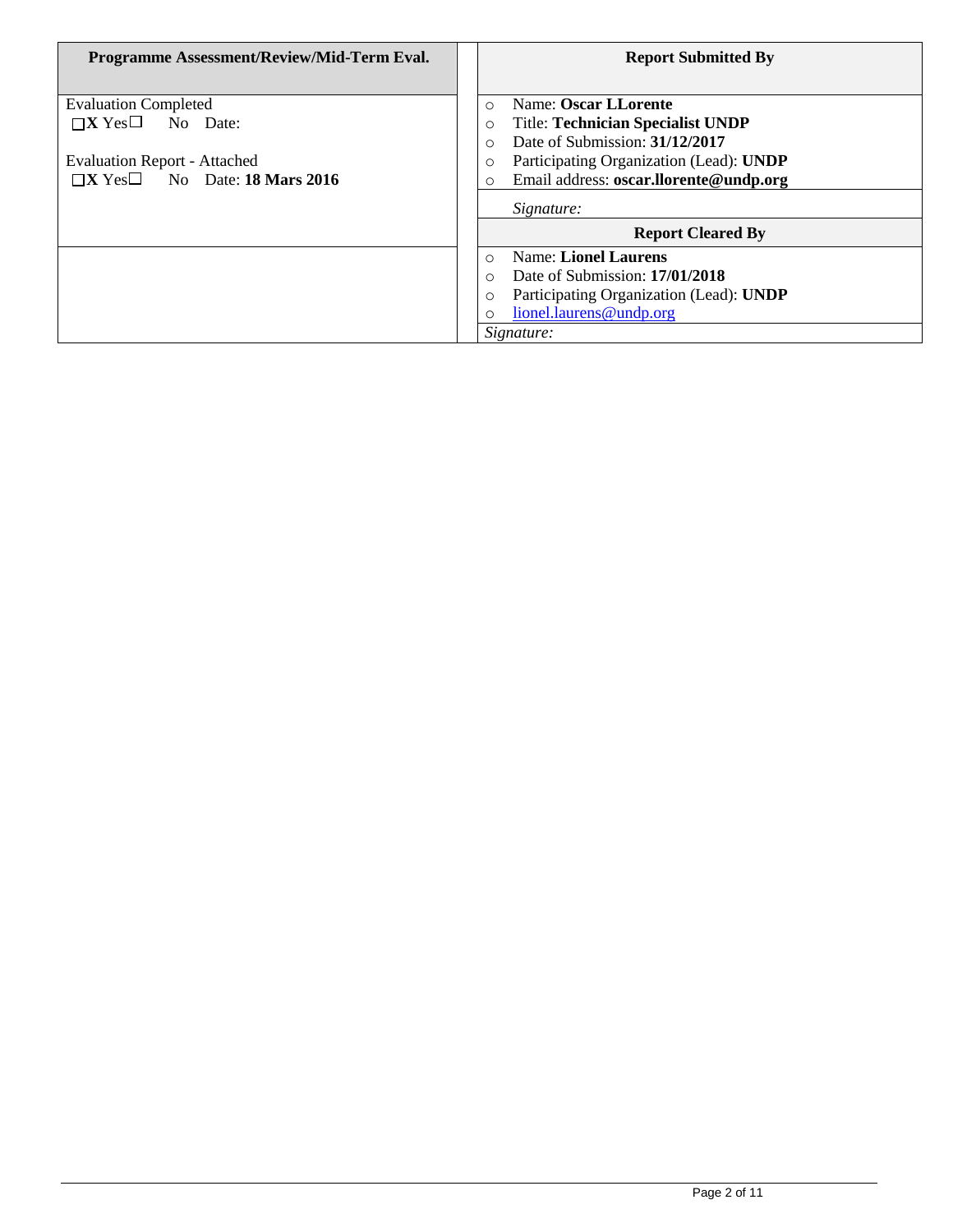## **PROJECT/PROPOSALRESULT MATRIX<sup>7</sup>**

| Project Title: Support to the Confidence Building Units (CBU) from Mano River Union in national response against Ebola.                                                     |                                                                                                                                                                                                   |                     |                        |                                                                                                                                                                                                          |                                                                                         |                                        |
|-----------------------------------------------------------------------------------------------------------------------------------------------------------------------------|---------------------------------------------------------------------------------------------------------------------------------------------------------------------------------------------------|---------------------|------------------------|----------------------------------------------------------------------------------------------------------------------------------------------------------------------------------------------------------|-----------------------------------------------------------------------------------------|----------------------------------------|
| Strategic Objective to which<br>the project contributed                                                                                                                     | S.O.1: To improve community knowledge and support to community engagement activities.                                                                                                             |                     |                        |                                                                                                                                                                                                          |                                                                                         |                                        |
| MCA [11] <sup>8</sup> Social<br>mobilization and community<br>engagement.                                                                                                   |                                                                                                                                                                                                   |                     |                        |                                                                                                                                                                                                          |                                                                                         |                                        |
| <b>Output Indicators</b>                                                                                                                                                    | <b>Geographical Area</b>                                                                                                                                                                          | Target <sup>9</sup> | <b>Budget</b><br>(USD) | <b>Final Achievements (see</b><br>details in the narrative<br>report)                                                                                                                                    | <b>Means of verification</b>                                                            | Responsable<br>Organization(<br>$s)$ . |
| Outcome 1: Improved community<br>knowledge<br>and<br>support to<br>community engagement activities.<br># Improved Confidence Building Units<br>are in place and functioning | Frontier districts: Lola, Nzerekore, Yomou, Macenta,<br>Gueckedou, Kissidougou, Faranah, Kindia, Forecariah,<br>Dubrecah and Coyah<br>Mining and transit regions of Siguiri, Mandiana and Kundara | 30                  |                        | 17 CBU's installed and functioning<br>during the Ebola outbreak. (UNDP)<br>Note: UNICEF has reported 33<br>CBUs installed.<br>Total number of CBUs functional<br>raise to 50.<br>Delivery Rate: 166,67 % | CBUs installation reports.                                                              | MRU/UNDP/UNIC<br>EF                    |
| Outcome 2: Improved knowledge on<br>Ebola prevention and transmission<br>community levels.<br>% of targeted reticence localities that<br>accept Ebola prevention activities | Frontier districts: Lola, Nzerekore, Yomou, Macenta,<br>Gueckedou, Kissidougou, Faranah, Kindia, Forecariah,<br>Dubrecah and Coyah<br>Mining and transit regions of Siguiri, Mandiana and Kundara | 75%                 |                        | 90%<br>Delivery Rate: 120 %                                                                                                                                                                              | Activities reports.                                                                     | MRU/UNDP                               |
| % of targeted trained community<br>leaders by trained MRU ToT (Trainer of<br>trainers)                                                                                      | Frontier districts: Lola, Nzerekore, Yomou, Macenta,<br>Gueckedou, Kissidougou, Faranah, Kindia, Forecariah,<br>Dubrecah and Coyah<br>Mining and transit regions of Siguiri, Mandiana and Kundara | 80%                 |                        | 98%<br>Delivery Rate: 120 %                                                                                                                                                                              | Activities reports.                                                                     | MRU/UNDP                               |
| # of door-to-door sessions conducted<br>by MRU/UNFPA/UNDP teams                                                                                                             | Frontier districts: Lola, Nzerekore, Yomou, Macenta,<br>Gueckedou, Kissidougou, Faranah, Kindia, Forecariah,<br>Dubrecah and Coyah<br>Mining and transit regions of Siguiri, Mandiana and Kundara | 19800               |                        | 9,500 (UNDP).<br>Total cumulative result 19 730<br>Delivery Rate: 99,64 %                                                                                                                                | Activities reports<br>Source of information:<br>Generic final report (29<br>March 2016) | MRU/UNDP                               |

 $\overline{a}$ 

<sup>&</sup>lt;sup>7</sup> **Sources of information:** Data reported are based on project information gathered within the generic final report, the consolidated report issued on 30 Septemberr2015 and the audit report submitted on 29 and 18 March 2016.

<sup>&</sup>lt;sup>8</sup> Project can choose to contribute to all MCA or only the one relevant to its purpose.

<sup>&</sup>lt;sup>9</sup> Assuming a ZERO Baseline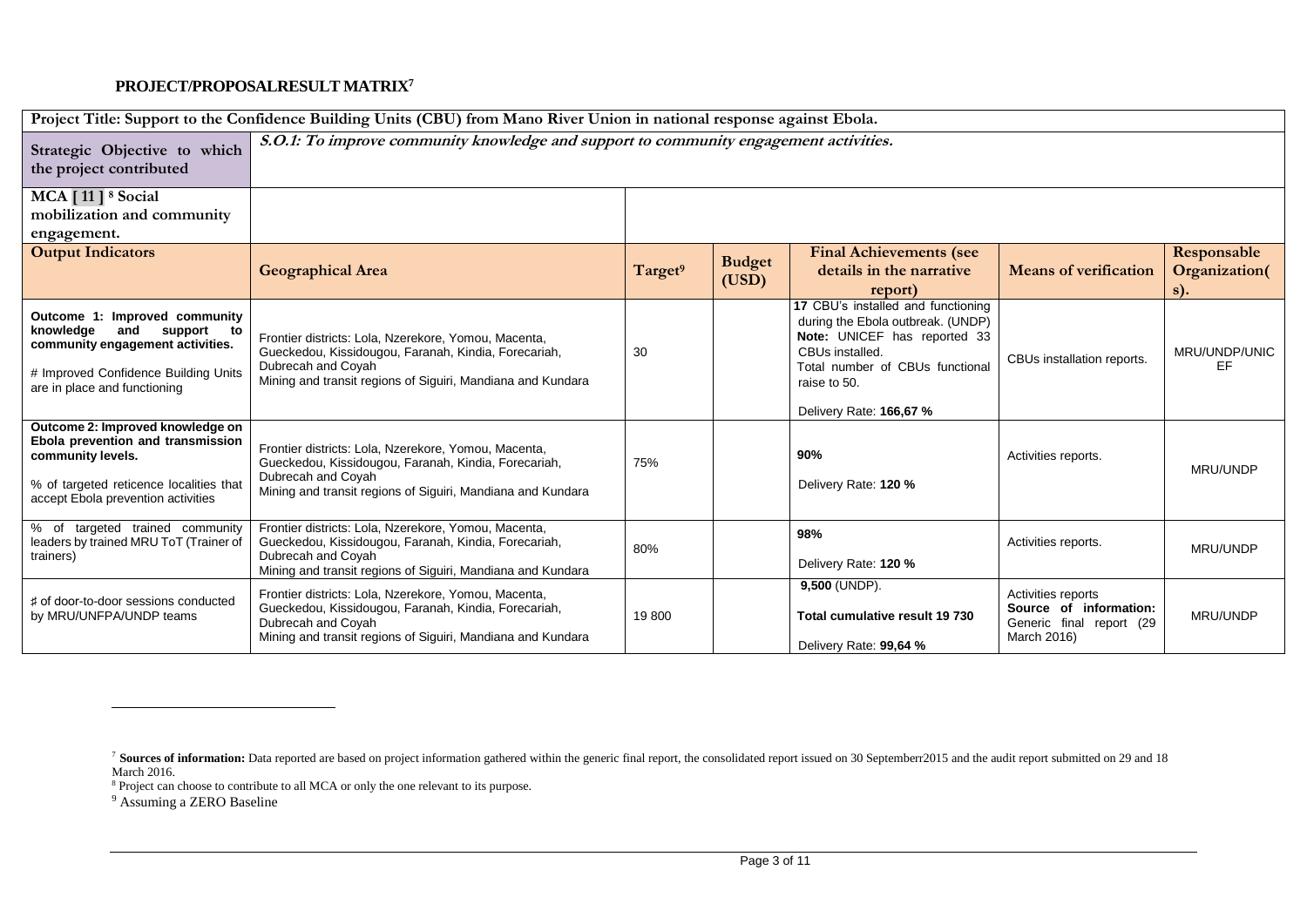| Improved social<br>Outcome 3:<br>cohesion in EVD affected areas<br># of social activities (including sports,<br>meetings)<br>village<br>gatherings,<br>including EVED sensitization. | Frontier districts: Lola, Nzerekore, Yomou, Macenta, Gueckedou,<br>Kissidougou, Faranah, Kindia, Forecariah, Dubrecah and Coyah<br>Mining and transit regions of Siguiri, Mandiana and Kundara | 360 | 370<br>Delivery Rate: 102 %                                                                                                                                                                | Activities reports.                       | MRU/UNDP |
|--------------------------------------------------------------------------------------------------------------------------------------------------------------------------------------|------------------------------------------------------------------------------------------------------------------------------------------------------------------------------------------------|-----|--------------------------------------------------------------------------------------------------------------------------------------------------------------------------------------------|-------------------------------------------|----------|
| # of radio debates held at rural and<br>prefectural radios including EVD<br>sensitization.                                                                                           | Frontier districts: Lola, Nzerekore, Yomou, Macenta, Gueckedou,<br>Kissidougou, Faranah, Kindia, Forecariah, Dubrecah and Coyah<br>Mining and transit regions of Siguiri, Mandiana and Kundara | 200 | 242<br>Delivery Rate: 121 %<br>To reach the assigned<br>Note:<br>objectives MRU utilized traditional<br>communicators and rural radios on<br>EVD sensitization and awareness<br>campaigns. | Activities reports.                       | MRU/UNDP |
| Strategic Objective to which<br>the project contributed                                                                                                                              | S.O. 2: To mitigate the financial impact of EVD on vulnerable groups.                                                                                                                          |     |                                                                                                                                                                                            |                                           |          |
| <b>MCA</b> [11] <sup>10</sup> Social<br>mobilization and community<br>engagement.                                                                                                    |                                                                                                                                                                                                |     |                                                                                                                                                                                            |                                           |          |
| Outcome 4: Financial impact on<br>EVD mitigated on vulnerable<br>groups<br>% of families affected by EVD<br>assisted                                                                 | Frontier districts: Lola, Nzerekore, Yomou, Macenta, Gueckedou,<br>Kissidougou, Faranah, Kindia, Forecariah, Dubrecah and Coyah<br>Mining and transit regions of Siguiri, Mandiana and Kundara | 80% | 80%<br>Note: This performance is due to the<br>involvement of communities' leaders<br>and women and youth associations.<br>Delivery Rate: 100 %                                            | Activities Report<br>beneficiaries list   | MRU/UNDP |
| % of women affected by EVD<br>assisted                                                                                                                                               | Frontier districts: Lola, Nzerekore, Yomou, Macenta, Gueckedou,<br>Kissidougou, Faranah, Kindia, Forecariah, Dubrecah and Coyah<br>Mining and transit regions of Siguiri, Mandiana and Kundara | 90% | 90%<br>Delivery Rate: 100 %                                                                                                                                                                | Activities Report /<br>beneficiaries list | MRU/UNDP |

 $\overline{a}$ 

<sup>&</sup>lt;sup>10</sup> Project can choose to contribute to all MCA or only the one relevant to its purpose.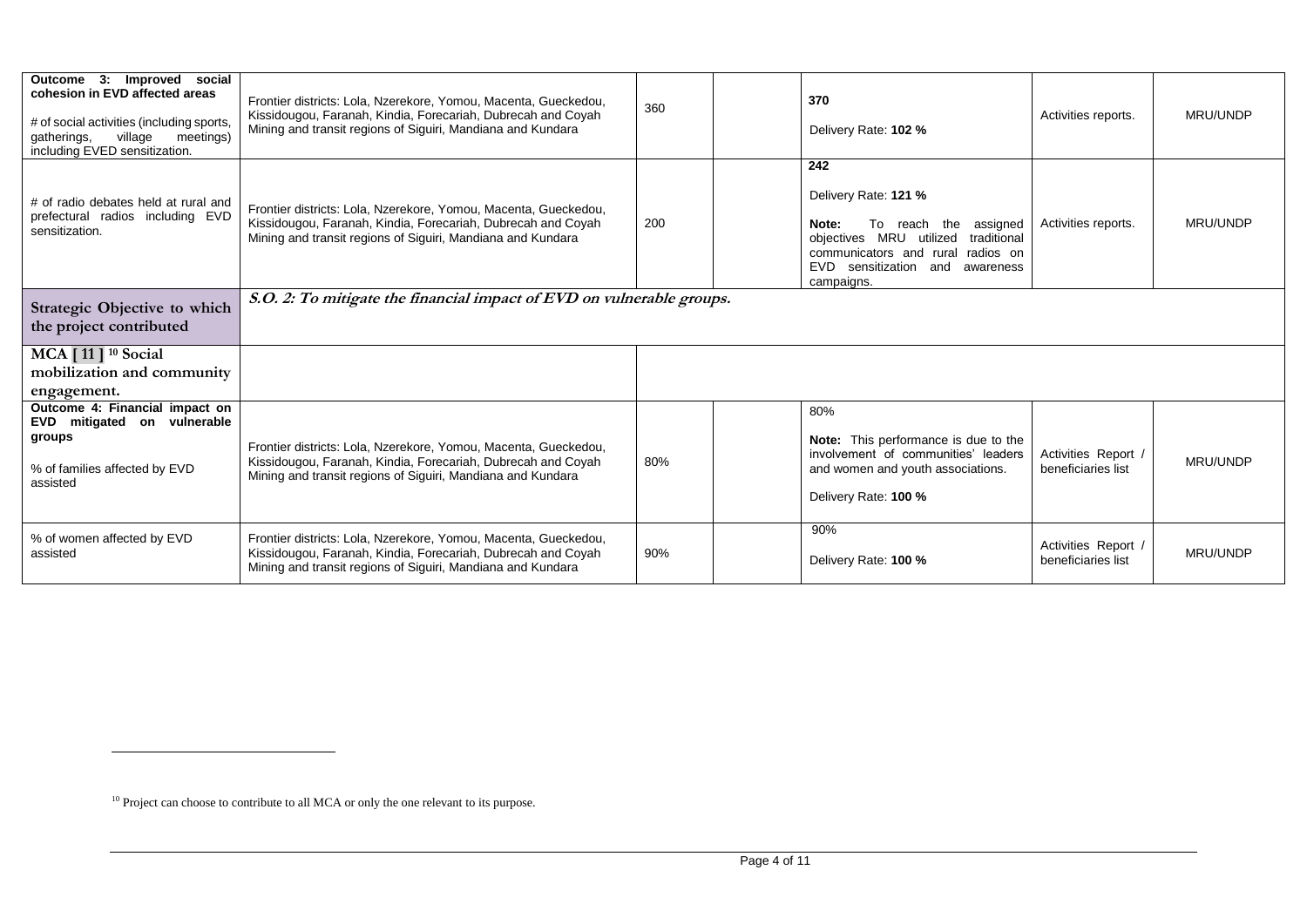| Strategic Objective to which<br>the project contributed                                                                                                 | S.O.3: To improve institutional and lobbying capacity of implementing partners.                                                                                                                |                |                                                                                                                                                                                                                                                                          |                                         |                 |
|---------------------------------------------------------------------------------------------------------------------------------------------------------|------------------------------------------------------------------------------------------------------------------------------------------------------------------------------------------------|----------------|--------------------------------------------------------------------------------------------------------------------------------------------------------------------------------------------------------------------------------------------------------------------------|-----------------------------------------|-----------------|
| Outcome 5: Adequate monitoring<br>and evaluation follow up.<br># of joined missions between MRU,<br>UNDP's and UNFPA's teams infield<br>areas           | Frontier districts: Lola, Nzerekore, Yomou, Macenta, Gueckedou,<br>Kissidougou, Faranah, Kindia, Forecariah, Dubrecah and Coyah<br>Mining and transit regions of Siguiri, Mandiana and Kundara | 12             | Note: Initially, it was planned one steering<br>committee to be held every month which is<br>not realistic. Finally, during the project<br>implementation, only one meeting had<br>been held on November 2015. (See Audit<br>report in Annex 1)<br>Delivery Rate: 8,33 % | Activities Report<br>beneficiaries list | MRU/UNDP        |
| Outcome 6: Lobbying and political<br>support enhanced for EVD<br>prevention initiatives<br># of national crisis meetings<br>organized by MRU in Conakry | Frontier districts: Lola, Nzerekore, Yomou, Macenta, Gueckedou,<br>Kissidougou, Faranah, Kindia, Forecariah, Dubrecah and Coyah<br>Mining and transit regions of Siguiri, Mandiana and Kundara | 6              | 6<br>Delivery Rate: 100 %                                                                                                                                                                                                                                                | <b>Activities Report</b>                | <b>MRU/UNDP</b> |
| # of regional meeting organized by<br>MRU in Conakry to exchange<br>lessons learned.                                                                    | Frontier districts: Lola, Nzerekore, Yomou, Macenta, Gueckedou,<br>Kissidougou, Faranah, Kindia, Forecariah, Dubrecah and Coyah<br>Mining and transit regions of Siguiri, Mandiana and Kundara | 3              | 3<br>Delivery Rate: 100 %                                                                                                                                                                                                                                                | <b>Activities Report</b>                | <b>MRU/UNDP</b> |
| Booklet on lessons learnt from EVD<br>in the three countries                                                                                            | National                                                                                                                                                                                       |                | The task force to write this booklet has not<br>yet perform the job.                                                                                                                                                                                                     |                                         |                 |
| 7:<br>Enhanced<br><b>Outcome</b><br>institutional support.<br># Ebola units installed and<br>functioning in Conakry                                     | Conakry                                                                                                                                                                                        |                | 0<br>According to the project<br>Note:<br>documentation, this activity should be done<br>by National Coordination Unit of Ebola<br>Response and not MRU.                                                                                                                 | Not applicable to the<br><b>MRU</b>     | <b>UNDP</b>     |
| # Ebola teams installed and<br>functioning in districts                                                                                                 | Conakry                                                                                                                                                                                        | $\overline{2}$ | Note:<br>According to the project<br>documentation, these units should be<br>installed by UNDP and UNFPA and not<br>MRU.                                                                                                                                                 | Not applicable to the<br><b>MRU</b>     | UNDP/UNFPA      |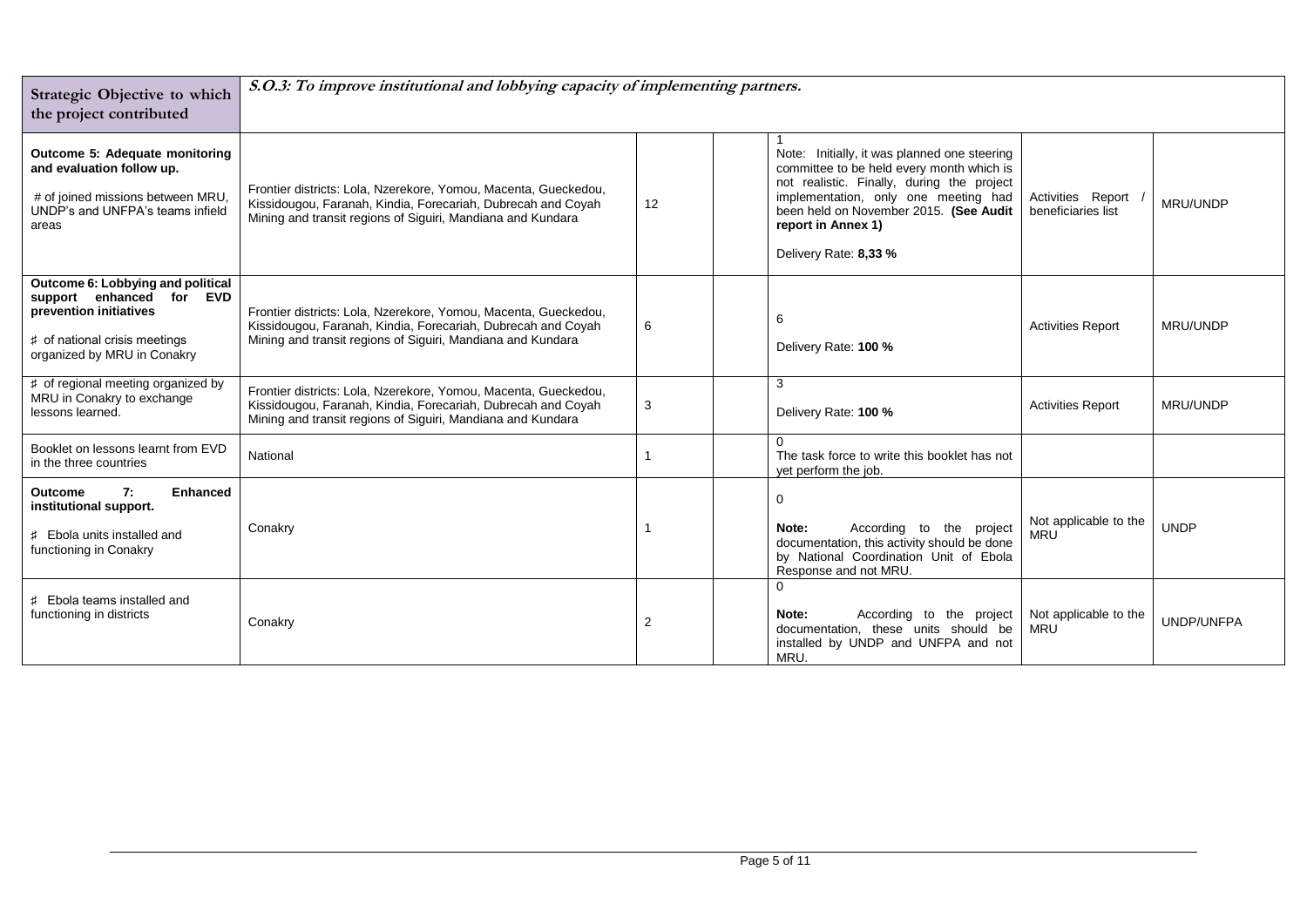# **FINAL PROGRAMME REPORT FORMAT**

## **EXECUTIVE SUMMARY**

Through social mobilization and awareness campaigns with a particular focus on vulnerable and at-risk groups such as women and youth, MRU, UNFPA and UNDP supported communities to set up Community Watch Committees (CWCs), door-todoor sensitization and referral of Ebola suspected and contact cases.

The project has been implemented in 14 districts including frontier districts: Lola, N'Zerekore, Yomou, Macenta, Gueckedou, Kissidougou, Faranah, Kindia, Forecariah, Dubrekah and Coyah and the mining and transit regions of Siguiri, Mandiana et Koundara. The project duration has been 9 months with a requested amount of 2,836,072 USD. 1 308 752 USD out of 2,836,072 USD have been allocated to the UNDP. A total amount of 1,307,757 USD expenditures have been done till the end of the project in December 2015, which is 99,92% of the total budget. Then 995 USD have been refunded by UNDP.

#### **Background and Situational Evolution**

This project was submitted to the Multi Partners Trust Fund (MPTF) to better coordinate the ongoing initiatives implemented against Ebola in the crossbreeding areas between the three affected areas (Sierra Leone, Liberia and Guinea). EVD had no frontiers and this project contributed to better address some of the consequences of the EVD in Guinea such as the disruption of relationships at community level which leaded to raise tensions between communities, the significant increase of reticence among communities affected by Ebola as well as the difficulties suffered by the first emergency responders and frontline workers to access the affected areas and tackle the consequences of the epidemic.

UNDP through this project provide a comprehensive package of services for communities which were heavily affected by the consequences of the Ebola outbreak at the cross bordering areas. This project came out to complete a previous regional proposal sent to MPTF jointly by UNICEF and UNDP, which aimed to install Community Watch Committees (CWC) in the region.

UNDP targeted Mano River Union (MRU) as an implementing partner based on the fact that MRU is a recognized intergovernmental organization covering four West African countries with adequate expertise to coordinate Development programs in all aspects of economic and social life of the Member States (Ivory Coast, Guinea, Sierra Leone, Liberia), three of them directly affected by the Ebola outbreak.

The document planned several activities aiming to promote social cohesion, training and awareness/sensitization activities at community level to enhance a better access of the emergency responders and frontline workers to affected or in high risk to be affected by the EVD.

The Guinea PNUD Office focused its implementing strategy on strengthening the existing governmental mechanisms through the MRU to reestablish social cohesion and promoting prevention and positive social attitudes in the targeted areas.

## **Narrative section:**

The main goal of the project was to improve community knowledge on EVD transmission as well as to provide adequate support to community engagement activities improving social cohesion for vulnerable groups and communities heavily affected by EVD.

The project focused on two levels of intervention:

- **a)** At the national level, the MRU served to conduct advocacy and lobbying activities towards a regional integration in the fight against EVD;
- **b**) At local level, the project contributed to promote social cohesion and coordinate efforts in the fight against Ebola with a special focus on cross bordering areas.

To achieve the outputs described within the project, the following outcomes were defined:

- **c)** To improve community knowledge and support to community engagement activities.
- **d)** To mitigate the financial impact of EVD on vulnerable groups.
- **e)** To improve institutional and lobbying capacity of implementing partners.

## **Key Achievements:**

## **a) Achievements related to the effect indicators.**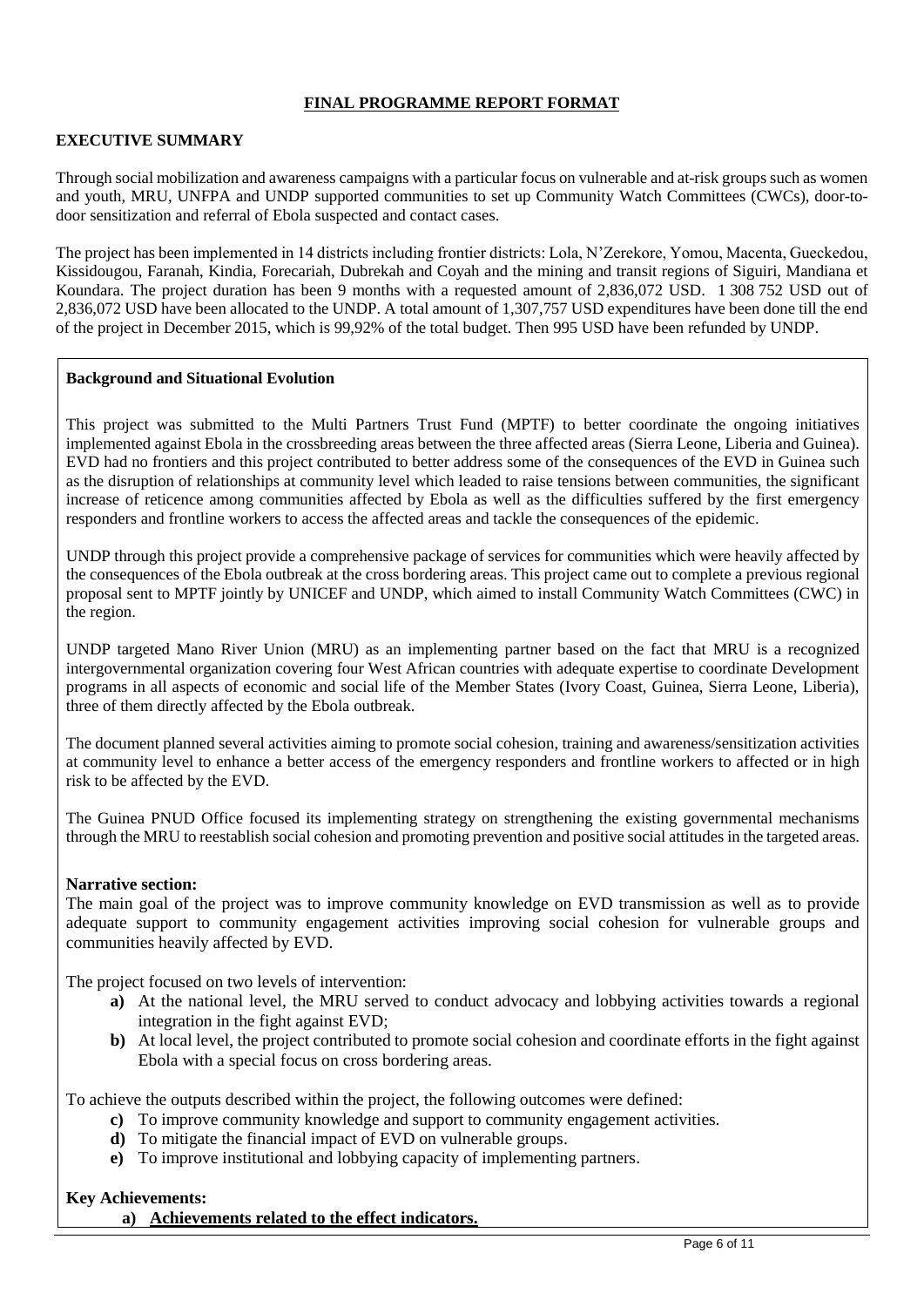17 districts heavily affected by the EVD outbreak in Guinea boosted social cohesion and community engagement. Community engagement activities were designed to mitigate the effects of strong reluctance against the humanitarian actors and emergency first responders in the targeted areas. Confidence Building Units installed contributed decisively to mitigate the effects of the reluctance related effects on safe and dignified burials activities run by the Guinean Red Cross in the targeted areas.

# **b) Achievements related to the output indicators**

# **S.O.1.: To improve community knowledge and support to community engagement activities.**

# **b.1. Outcome 1:** *Improved CBU (Confidence Building Units) are in place and functioning.*

**b.1.1.-** 3 new CBU units were installed by MRU through UNDP. 17 existing CBU out of the 30 were fully functional within 17 districts targeted (implementing rate of 56, 67%) during the implementing period.

**b.1.2.-** Purchase and supply of equipment for new Confidence Building Units (CBU) and the existing ones such as: motorbikes (30), computers and accessories (14). This equipment has contributed to facilitate their functioning. (implementing rate of 100%)

Confidence Building Units ended their activities at the end of the outbreak (June 2016) and they could be reactivated in case it was a new flare up. Regarding preparedness, the Ministry of Health and partners reoriented its strategy to the creation and strengthening of surveillance mechanisms as well as emergency response mechanisms through the creation of the National Agency of Sanitary Surveillance on December 2016.

# **b.2. Outcome 2:** *Improved knowledge on Ebola Prevention.*

**b.2.1.-** 98% of targeted reticence localities received adequate training on Ebola issues by the MRU (ToT) to boost humanitarian interventions in the affected areas.

**b.2.2.-** A total of 19 730 out of 19 800 people initially targeted have benefited from door to door sessions conducted by the MRU. (implementing rate 99,64%) (9 500 by UNDP)

**b.2.3.-** Launching the organization of 22 workshops to improve knowledge on Ebola prevention and transmission at community levels. The workshops was completed on November 2015.

# **b.3.Outcome 3:** *Improved social cohesion in EVD affected areas.*

**b.3.1.-** 370 out of the 360 social activities initially planned into the project document have been successfully done. A cross-bordering meeting was held on May 2015 to define cope strategies and coordinate post-crisis recovery plans.

**b.3.2.-** 242 out of the 200 radio debates initially planned into the project document have been successfully done.

# **S.O.2.: To mitigate the financial impact of EVD on vulnerable groups.**

**b.4. Outcome 4:** *To mitigate the financial impact of EVD on vulnerable groups.* **b.4.1.-** 80% of families affected by EVD assisted.

**b.4.2.-** 90 % of women affected by EVD assisted.

# **S.O.3.: To improve institutional and lobbying capacity of implementing partners.**

# **b.5. Outcome 5:** *Adequate Monitoring and Evaluation activities*

**b.5.1.-** 1 joined missions between MRU, UNDP's and UNFPA's teams in field areas was done.

# **b.6. Outcome 6:** *Lobbying and political support enhanced for EVD prevention initiatives*

**b.6.1.-** 1 national crisis meetings organized by MRU in Conakry (1 out of 6 initially planned (16,66% implementing rate))

**b.6.2.-** Two regional meetings organized by MRU in Conakry to exchange lessons learnt. (2 out of the 1 initially planned (200% implementing rate))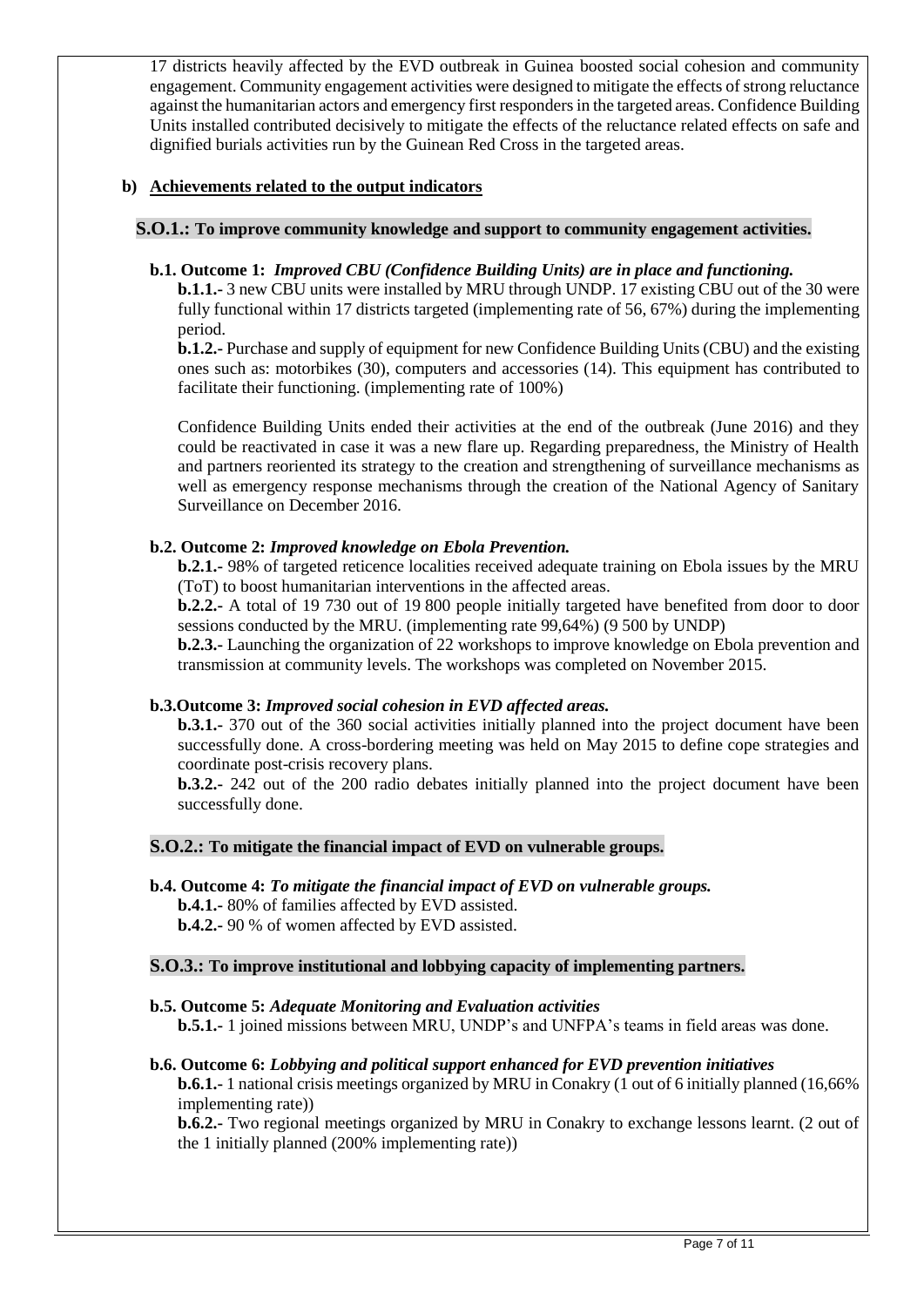# **Short summary of the project implementation**

This initiative was a joint project between UNICEF, UNFPA and UNDP. The part of the project implemented by UNDP ended on 31 December 2015 with 100% disbursement rate. Total expenditures for the project were 1 307 756,91 USD. A collaboration agreement was signed among UNDP and MRU on April 2015 for a total amount of 1 206 397,81 USD to be paid in two tranches. Because of the exchange rate variations, a total amount of 1 308 752 USD was received to implement the project. Main activities done by the MRU jointly with local and national NGOs were:

# **S.O.1.: To improve community knowledge and support to community engagement activities.**

# **Outcome 1:** *Improved CBU (Confidence Building Units) are in place and functioning.*

At the beginning of the project, MRU had only 14 CBUs. There was no provision to set up **new CBUs** in the project budget lines. Project was initially planned to support 14 CBUs. But, thanks to the budget reallocation by the steering Committee held in November 2015, the MRU could establish 3 new CBUs in the prefecture of Gueckedou (Fangamadou, Ouende Kenema and Tekoulo). At the end of the project a total of 17 CBUs were installed and fully fonctional. Furthermore, the project contributed to support CBUs installation thanks to the purchase and supply of adequate equipment (motorbikes, computers and accessories) to make CBUs functional in order to carry out adequately the community awareness/sensitization/lobbying and coordination activities under their supervision.

# **Outcome 2:** *Improved knowledge on Ebola Prevention.*

MRU in collaboration with PNUD conducted sensitization workshops at national level and in the 33 prefectures of Guinea in order to increase knowledge on Ebola Prevention and Transmission at Community levels and improve social cohesion in EVD affected areas. The improved knowledge on Ebola Prevention and Transmission at National, Prefecture and Community levels was done through workshops, training of community leaders, Training Of Trainers (TOT), villages meetings, door-to-door sensitization, radio spot and other communication and training tools.

# **Outcome 3:** *Improved social cohesion in EVD affected areas.*

MRU in connection with women and youth associations organized social activities (theaters, sports, dances, village meetings, etc. in the 33 prefectures of Guinea. Thanks to this strategy, we improved social cohesion and mitigated risk of stigmatization. To reach the assigned objectives MRU utilized traditional communicators and rural radios on EVD sensitization and awareness campaigns.

# **S.O.2.: To mitigate the financial impact of EVD on vulnerable groups.**

# **Outcome 4:** *To mitigate the financial impact of EVD on vulnerable groups*

The activities consisted on supporting Women's Associations to engage them in peer education in cross-bordering areas. It is necessary to highlight the strong involvement of communities 'leaders, women and youth associations on the activities carried out. The activities planned allowed to boost the economy of the communities living in the affected areas.

Then, at least 15 training activities have been organized by the Mano River Union in support of EVD women's' economic associations in Forest Guinea.

Finally, more than 24 women's economic associations in Forest Guinea have benefited from farming equipment and materials to improve productivity.

# **S.O.3.: To improve institutional and lobbying capacity of implementing partners.**

# **Outcome 5:** *Adequate Monitoring and Evaluation activities*

1 out of the 12 joined missions initially planned was done till December 2015. This bad performance is due to the lack of Steering Committee meetings. Initially, it was planned one steering committee to be held every month which result was not being realistic and operational.

However, implementing agencies (UNDP, UNICEF, UNFPAs) and MRU kept close communication channels and coordination through the National Ebola Response Coordination Cell set up to better coordinate emergency response activities on the ground. A project meeting was held on November 2015.

The Steering Committee for the closure of the Ebola projects including #29 was held on March 2016.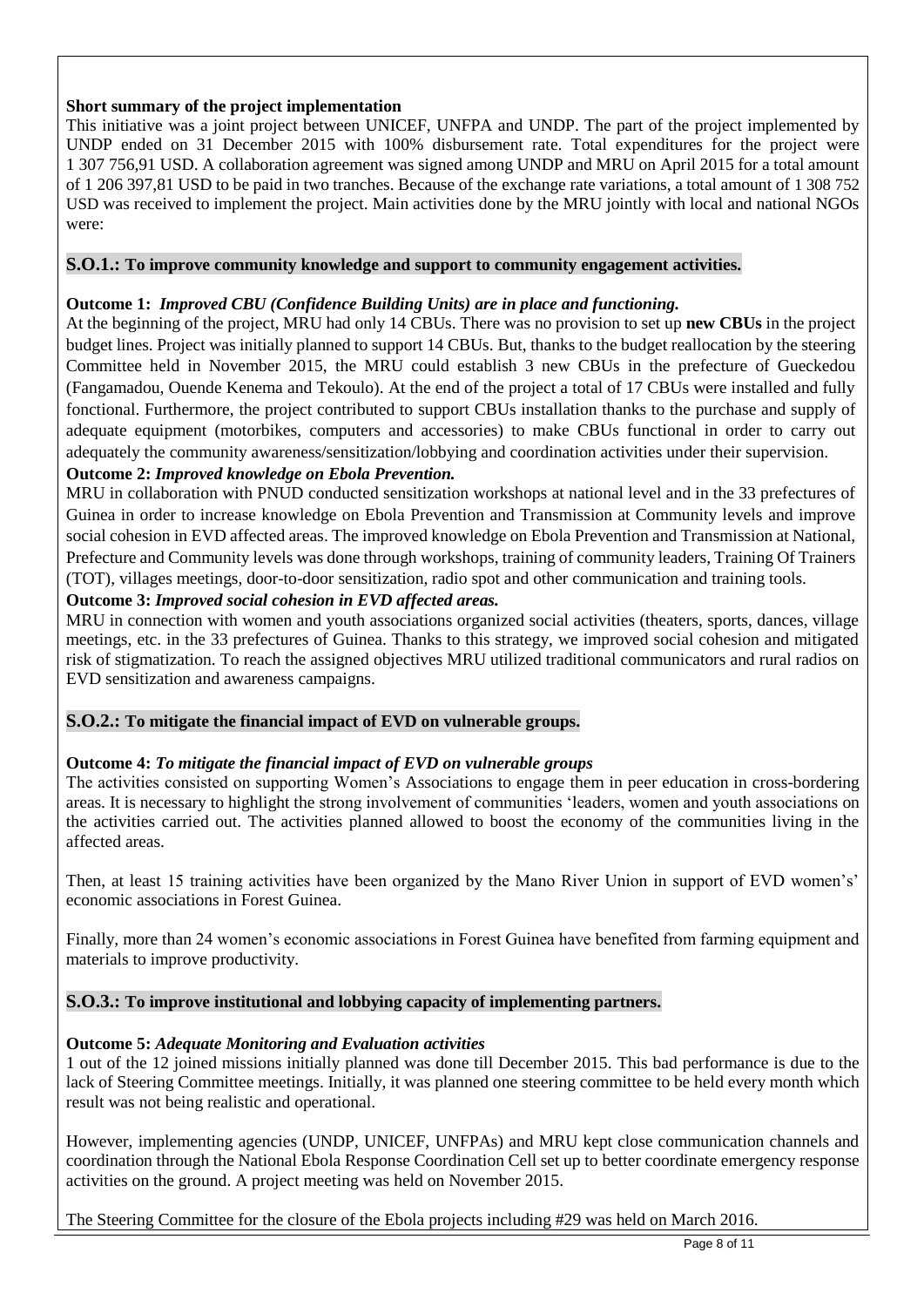# **Outcome 6:** *Lobbying and political support enhanced for EVD prevention initiatives*

MRU in connection with national NGOs organized held national workshops in order to assess the impacts of EVD on the activities of the following stakeholders: EVD victims and orphans, youth and women associations, traditional & modern medicines, private sector and media. Thanks to this strategy, we reached successfully expected target.

Furthermore, PNUD in collaboration with the Mano River Union organized a workshop to define cope strategies and coordinate post-crisis recovery plans. Participants came from Mano River Union's countries. The results achieved within the meeting was:

- **a.** Improve governance arrangements of MRU and the Fund Manager supported operations of emergency response and post-crisis recovery plans.
- **b.** Strengthen collaboration and promotion of more strategic use of resources provided by the funding institutions
- **c.** Promote harmonization in the policies and procedures.
- **d.** Set up institutional architecture and monitoring tools for the post-crisis recovery activities.
- **e.** Reinforcement of the logistics capacities of the Mano River Union to coordinate and run project activities at field level.
- **f.** Documenting lessons learnt (media, publication, consultant)
- **g.** Recruit and install project unit staff in both Conakry and Districts
- **h.** Equipment of project implementation, salaries and logistics to run activities.

Furthermore, the EVD outbreak in West Africa pushed the MRU to adopt regional strategies and prepare post-Ebola Recovery Plan. These strategies had been endorsed by the UN Secretary General and African Union (AU). Then, UND

Finally, MRU delegations participated into the different conferences in connection with Ebola fighting listed as follows: Ministers of Finances of the 3 most affected countries meeting, Heads of States Summit, UN Pledging, AU Ebola meeting in Malabo.

Outcome 7: Enhanced institutional support

According to the project documentation, this activity should be done by the National Coordination Unit of Ebola Response. There is no evidence the activity was finally implemented by the National Coordination Unit of Ebola Response.

# **Delays or Deviations** *– (Please provide short justification for any delays or deviations)*

The UNDP activities implemented through the UN joint project was designed to carry out sensitization and community awareness aiming to mitigate community reticence in the affected areas and promote social cohesion. A first look into the activities implemented under the project reveals that the efforts deployed by UN Agencies through the multi-agency project funded by MPTF contributed decisively to reduce progressively Ebola cases in cross bordering areas in 2015

The setting up of the CBUs to support Community Watch Committees activities and the community based networks installed contributed to improve several elements of the Ebola response mechanisms such as improvement of adequate health care practices, prevention of communities at risk and last but not least a better knowledge of EVD transmission chains and coordination mechanisms.

At the beginning of the project, MRU had only 14 CBUs. There was no provision to set up new CBUs in the project budget lines. But, thanks to the budget reallocation by the steering Committee held in November 2015, MRU established 3 new CBUs. Therefore, this variance is due to lack of budget provision.

Some of the activities were initially delayed due to the Presidential Election in October 2015. Project faced the following challenges:

- Difficult access to Ebola affected during the rainy season because of the roads.
- Lack of leadership at field level to coordinate awareness and sensitization activities on the field because of the multiplicity of partners and approaches.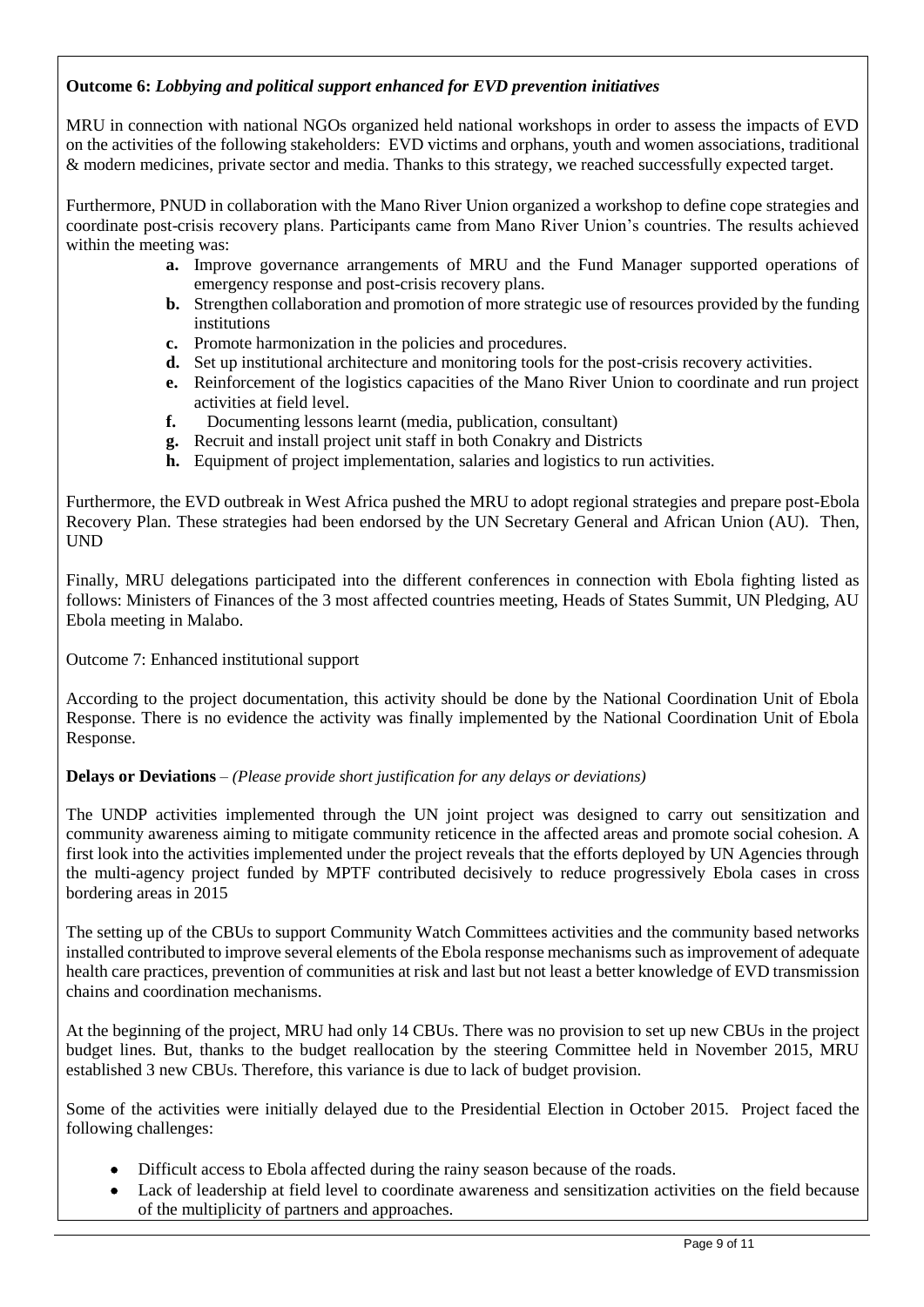- High number of social mobilization actors on the field difficult coordination on communication messages delivered.
- Although awareness activities and trainings for community leaders were implemented according to the project document, reticence were registered at community level during the project period.

## **Gender and Environmental Markers** *(Please provide disaggregated data, if applicable)*

| <b>No. of Beneficiaries</b> |    | <b>Environmental Markers</b> |
|-----------------------------|----|------------------------------|
| Women                       | NA | NΑ                           |
| <b>Girls</b>                | NА |                              |
| Men                         | NA |                              |
| <b>Boys</b>                 | NA |                              |
| <b>Total</b>                | VА |                              |

| <b>Environmental Markers</b> |
|------------------------------|
| <b>NA</b>                    |
|                              |
|                              |
|                              |
|                              |

## **Best Practice and Summary Evaluation**

The project has been implemented in connection with the Mano River Union. To avoid duplication of activities the Mano River Union coordinate their interventions with partners intervening into the emergency response at national and field levels.

## **Lessons learned**

- **a**) The Steering Committee held in Conakry on 17<sup>th</sup> Mars 2017 stated that bringing social mobilization closer to the population and getting community members directly involved in neighborhood and sensitization and surveillance were identified as some of the most critical factors in fighting against the virus.
- **b)** Activities contributed to restore confidence on the use of health facilities and the collaboration with the frontline emergency response workers.
- **c)** Strong reluctance was mitigated till the end of the projects.
- **d)** Thanks to the expertise of the Traditional Communicators and Women and Youth associations, MRU had significantly mitigated the risk of stigmatization and exclusion in the Ebola affected areas.
- **e)** Without Community involvement and commitment, our Program interventions could not achieve the expected objectives.

## **Story on the Ground**

The story below highlights the stigmatization and exclusion the orphans and victims of EVD experienced in their environment.

*"My name is Karamoko Camara, secondary school student at Kérouané. I am Orphan of EVD and I lost all my family members (father, mother, brothers and sisters). During the exam period, I had been isolated in the single row. Fortunately, I passed the exam (I succeed). Now I have nobody to provide support to me and no friend in my compound. No one does want to approach me. They are fear. I could not go back to school because of lack of support. Throughout the workshop, I met new friends and shared my experiences. After the workshop, I received school kit from MRU (bag, books, pen, and other supplies). Thanks to this support I can start going to school. But I need more support in order to allow me to complete my curriculum".*

## **Pictures**